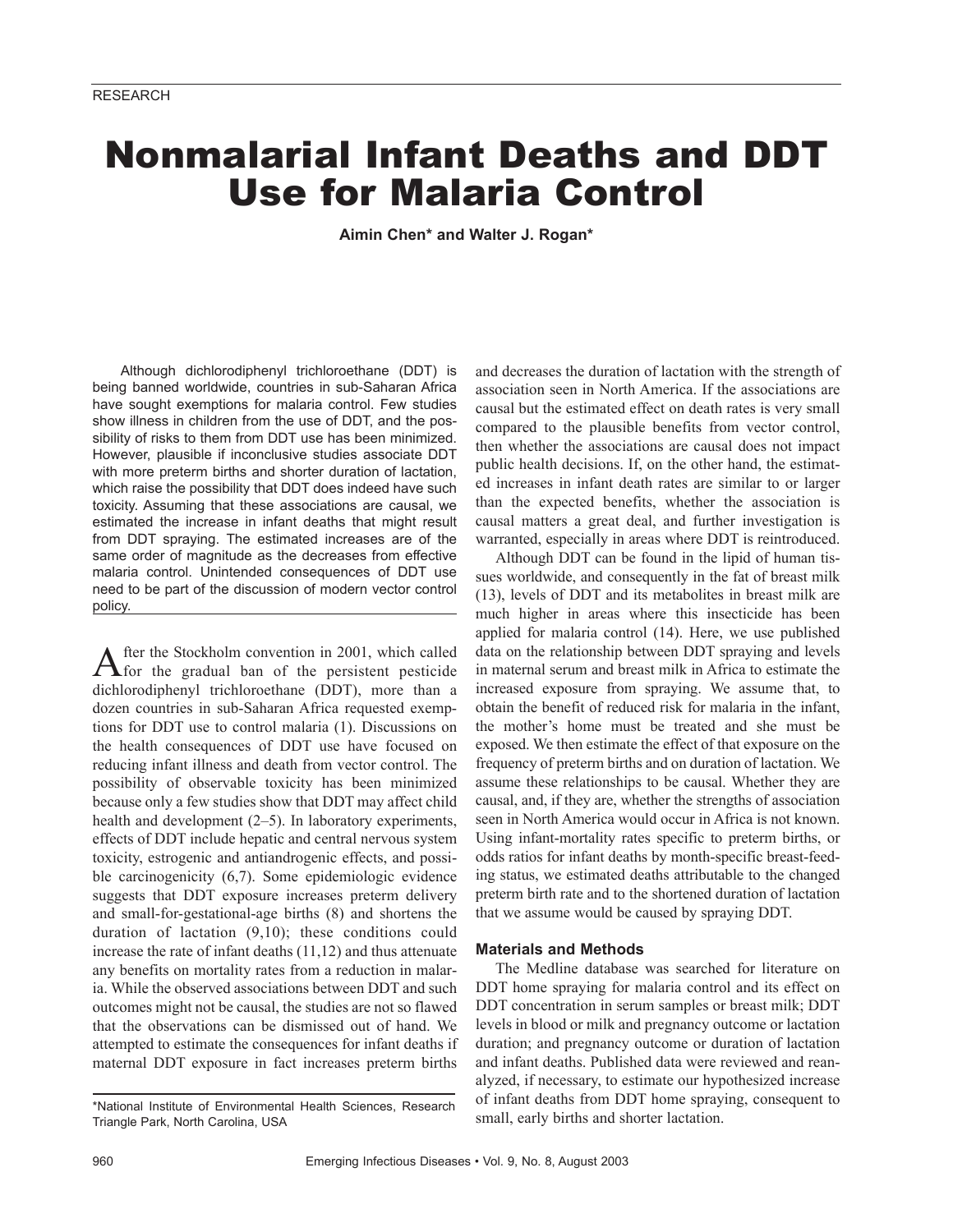## **Results**

## **Effect of Spraying on DDT in Serum and Breast Milk**

Three studies on DDT levels in serum or breast milk from Kwa-zulu after DDT application for malaria control showed much higher DDT, DDE (dichlorodiphenyl dichloroethene, the most stable and persistent form of DDT), and DDD (dichlorodiphenyl dichloroethane) levels in the DDT-exposed group (14–16). Dwellings in the exposed area were treated with DDT for vector control (14). In the DDT-treated area, DDE concentration in serum samples was  $103\pm85 \mu g/L$ ; in the control area, the concentration was  $6\pm7 \text{ µg/L } (16)$ . The median DDE levels in breast milk fat in the treated area (5.2–7.7 mg/kg) were all much higher than those in the control area (0.38–0.59 mg/kg) (14).

#### **DDE and Preterm Birth**

A study based on the U.S. Collaborative Perinatal Project, which included 361 preterm births (<37 completed weeks' gestation) out of 2,380 births (a rate of 151 per 1,000 births), indicated that the adjusted odds ratios (ORs) of preterm birth increased steadily with increasing concentration of maternal serum DDE (ORs=1, 1.5, 1.6, 2.5, 3.1 for DDE concentrations <15, 15–29, 30–44, 45–59,  $\geq 60$ µg/L, respectively) (8). The increase in serum DDE levels from spraying is greater than the range seen in the United States; the adjusted OR for the most highly exposed U.S. group is 3.1, but we used a more modest increase for this analysis (see below).

#### **Preterm Delivery and Infant Death**

The preterm delivery rate in sub-Saharan Africa ranged from 5% to  $22\%$  (17–20) in studies from the 1990s, when DDT was not used or used only in small amounts. A Malawi study (18) showed that children born preterm had a crude relative risk (RR) of 2 for infant death; preterm birth accounted for 17% of infant deaths. Malaria itself might increase preterm birth, but this factor is counted in the contribution of malaria to infant deaths (see below). The observed RR of 2 in Malawi is lower than that seen in

the United States and Canada, where mild (birth at 34–36 gestational weeks) and moderate (birth at 32–33 gestational weeks) preterm births were linked to a  $\geq$ 2.9 fold increase in infant deaths (12). If we assumed that DDT use increased the overall preterm delivery rate from 15% (the midrange of the African rates) before spraying to 25% after spraying (RR 1.7, well below the 3.1 seen in U.S. data), and the RR of preterm birth for infant death is 2.0, we estimated a 9%  $=((p, *RR+1-p,)-(p, *RR+1-p_1))/(p, *RR+1$  $p_1$ ),  $p_1=15\%$ ,  $p_2=25\%$ , RR=2) increase in total infant deaths.

## **DDE and Duration of Lactation**

Two birth cohort studies on DDE level in breast milk and duration of lactation both showed a negative relationship between DDE level and breast-feeding duration, whether in North Carolina (10) or Mexico (9). Figure 1 shows similar trends in the decrease of duration of lactation from both of these geographic sites. With a breast milk p,p'-DDE level of 5.0–7.5 mg/kg (fat basis), the median duration of breast-feeding is expected to be 3–4 months, down 40% to 50%, as compared with 7–8 months if p,p'- DDE level falls into the 0–2.5 mg/kg category.

Pooled analysis of data from 17 African countries from the World Fertility Surveys and Demographic and Health Surveys (DHS) in late 1970s and 1980s, when DDT was not used in most of Africa, showed that the mean duration of breast-feeding was 18.1 months (first quartile 12.0 months, median 18.8 months, and third quartile 23.7 months) (21). Another DHS dataset indicated the median breast-feeding duration in Africa from 1986 to 1990 was 19.3 months (22). Thus, if we assume the proportional decrease in duration of lactation attributable to high DDE concentration in milk fat in Africa is similar to that seen in North America, where we observed 40% shorter duration of lactation in women with approximately 6 mg/kg compared to women with approximately 0 mg/kg, and the result of spraying is to increase median DDE in milk fat from 0.4–0.6 mg/kg to 5–8 mg/kg (see above), the median expected duration of breast-feeding in areas with routine



Figure 1. Levels of dichlorodiphenyl dichloroethene (DDE, the most stable and persistent form of DDT), in breast milk and duration of lactation.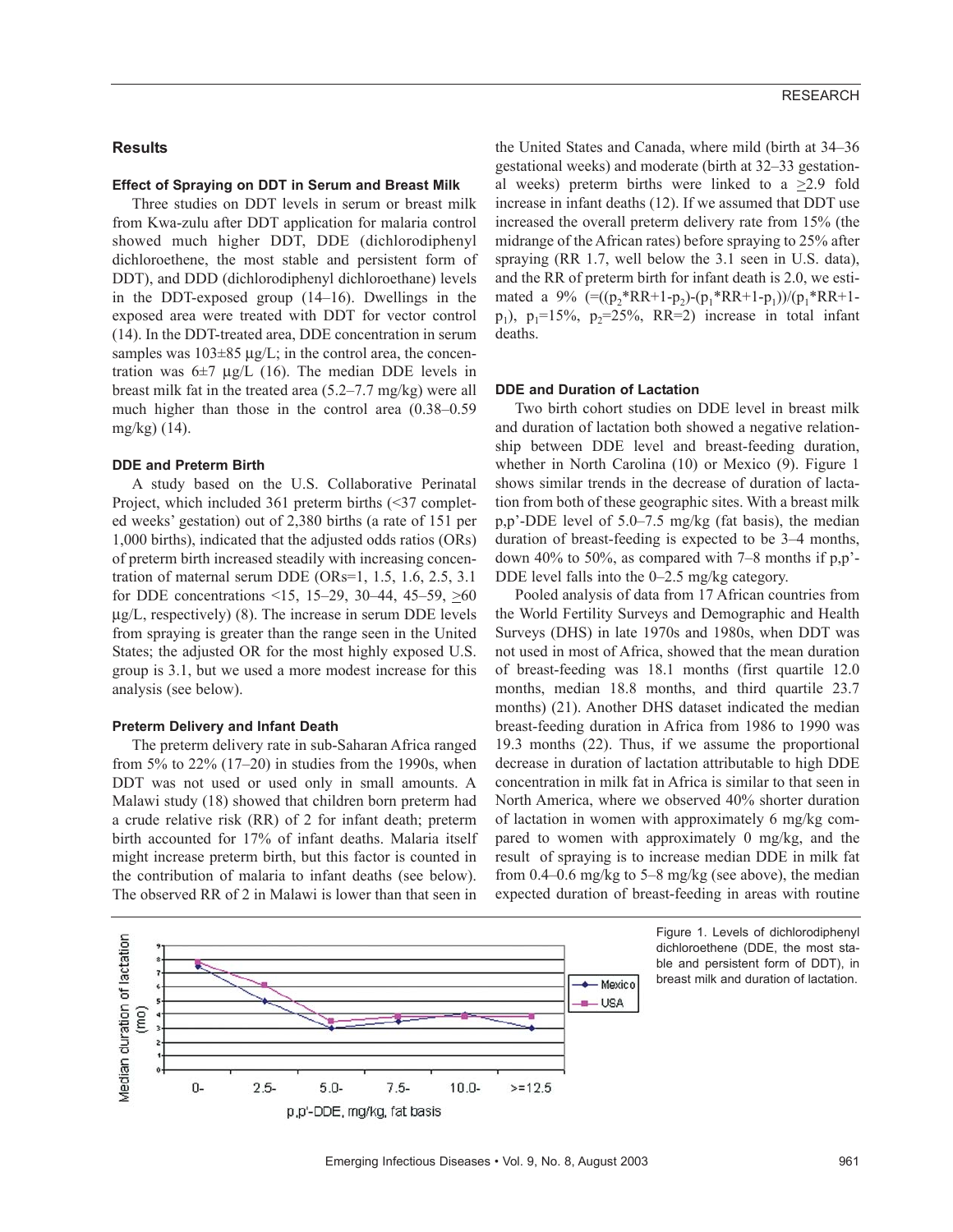# RESEARCH

DDT application for malaria control should be approximately 11–12 months. The assumption of a similar relative decrease was the simplest. Alternatively, at one extreme, we could assume an absolute decrease of 5 months, from 19 to 13, as we progressed from low to high exposure (Figure 1); at the other extreme, since the median duration of lactation in Mexico was longer than that in North Carolina, but the DDE-level specific durations were the same, we could assume a median duration of 3 to 4 months at the high level of exposure in Africa as well.

### **Shorter Lactation and Infant Deaths**

Shorter duration of lactation increases the risk for infant and childhood deaths in both industrialized and developing countries (23–25). The World Health Organization (WHO) conducted a Mantel-Haenszel pooled analysis to review the effect of breast-feeding on infant and child death rates (11). The analysis identified breast-feeding as a strong protective factor against infant death, especially that caused by infectious illnesses such as diarrhea and acute lower respiratory tract infection. Breast-feeding was most protective in younger infants; nevertheless, it was still protective at 9 to 11 months after birth (Figure 2). If the median duration of lactation were shortened from 19 months to 11–12 months because of high concentrations of DDE, we would expect the proportion of children weaned before 12 months of life to increase from  $\sim$ 25% to 50%. In Africa, where prolonged breast-feeding is the norm, the risk of not being breast-fed continues into the second year of life, with ORs ranging from 8 in Ghana to 2 in Senegal (11). (Death after 1 year of age is no longer considered an infant death, but ORs should not change abruptly between 12 and 19 months of age). In the WHO analyses, the ORs for breastfeeding longer >1 year all were from Africa, and the ORs for breast-feeding <1 year were from Asia or South America. To estimate the effect of decreasing from a median duration of 19 months in Africa to 11 months, we used the most stable African estimate, from Senegal, which is 2.9 at 19 months, and compared it to the pooled estimate from Asia and South America at 11 months, which is 1.4. Thus, if we assume the overall RR of infant death from this degree of DDT-induced shortened lactation to be approximately 2.0, shortened lactation would result in a 20%  $=((p_2*RR+1-p_2)-(p_1*RR+1-p_1))/(p_1*RR+1-p_1), p_1=25\%,$  $p_2=50\%$ , RR=2) increase in infant mortality caused by infectious diseases.

# **Increased Rate of Infant Death from Preterm Birth and Shorter Lactation**

The reported infant mortality rate (IMR) of sub-Saharan African countries was 108/1,000 in 2000, 110/1,000 in 1995, and 111/1,000 in 1990 (26). If DDT use increases the IMR by 9% because of preterm delivery,

IMR will increase by approximately 9.7/1,000  $(=108*9\%/1,000)$ . Infectious diseases account for more than half of all infant deaths in Africa (27,28); thus, if DDT use increases IMR attributable to infectious disease by 20% (through shorter breast-feeding), another 10.8/1,000  $(=(108/2)*20%/1,000)$  will be added to the IMR in areas with continuous DDT application for malaria control. The results would be a total estimated excess of 20.5/1,000 in IMR. On the other hand, maternal malaria caused 3% to 8% of all infant deaths in areas of Africa with stable malaria transmission (29). Malaria itself caused 20% of deaths in children  $\leq$ 5 years of age (175/1,000 [30]) in Africa (31); malaria-specific infant deaths were estimated to be approximately 30% of such deaths (32).

# **Discussion**

When we combine data from North America on preterm delivery or duration of lactation and DDE with African data on DDT spraying and the effect of preterm birth or lactation duration on infant deaths, we estimate an increase in infant deaths that is of the same order of magnitude as that from eliminating infant malaria. Therefore, the side effects of DDT spraying might reduce or abolish its benefit from the control of malaria in infants, even if such spraying prevents all infant deaths from malaria. However, no studies from sub-Saharan Africa show that DDE shortens the duration of breast-feeding there specifically, and studies showing the relationship in the United States and Mexico both come from our group. Neither replications nor replication failures have been reported from other groups with longitudinal data. The relationship has a biologically plausible mechanism, in that both isomers of DDE are weak estrogens (33,34), and estrogen inhibits the stimulatory effect of prolactin on milk synthesis. (A woman's own estrogen production is at its lowest postpubertal level at the beginning of lactation.) Older birth control pills with higher estrogen levels were linked to a decrease in milk volume or shortened duration of lactation (35).



Figure 2. Protection of breast-feeding against infant death caused by infectious disease (not breast-feeding versus breast-feeding). CI, confidence intervals; OR, odds ratio. Source: World Health Organization study team.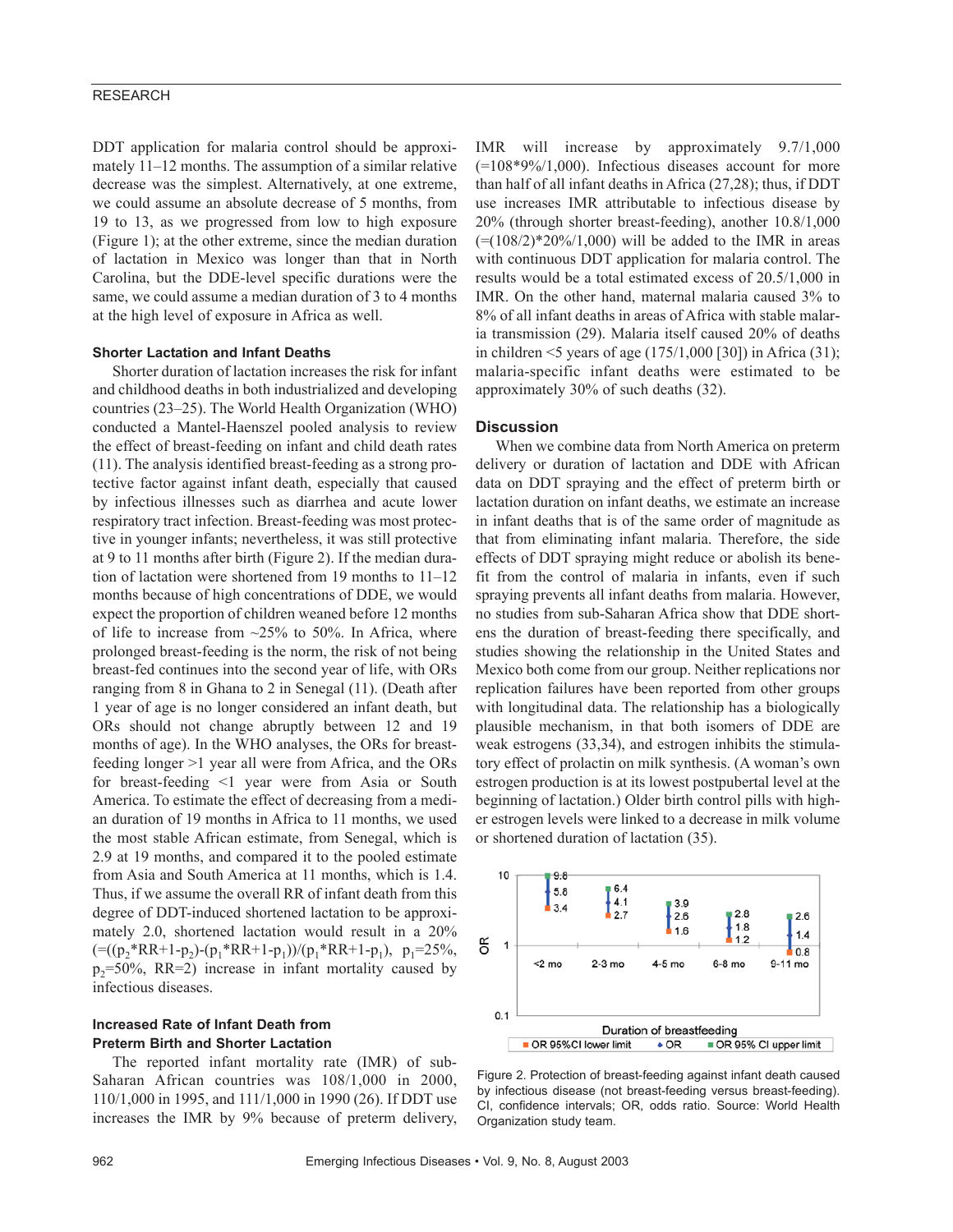In an attempt to replicate the finding on duration of lactation and DDE, Bouwman enrolled lactating women in a cross-sectional study comparing levels of DDE in milk in areas using and not using DDT for malaria control. Even though he did not follow children over time, this researcher reasoned that, if DDE shortened lactation, children of lactating mothers who had higher DDE levels would be, on the average, younger. He found that the DDE levels were much higher in the area where DDT was used than in a control area, but the age of children and the number of women unable to give a milk sample did not differ. This study is informative but cannot be interpreted as a failure to replicate the duration finding, since women were not followed over time, and, obviously, only women still lactating were eligible (15). Roberts argues against the causal nature of the association by observing that, in routinely collected data from Belize, rural women, who might be exposed to DDT, breast-fed longer than urban women, who probably were not exposed (36). However, these women are otherwise probably not similar (e.g., in their occupations or socioeconomic status). Nor is the classification of exposure exact enough to detect even very large effects of DDE. No studies in Africa show a relationship between DDE and preterm birth. The findings from the U.S. Collaborative Perinatal Project, while a confirmation of previous, smaller studies, still need to be replicated in Africa.

Another weakness of this analysis for current day sub-Saharan Africa is that the contrasts in mortality rates between breast-fed and bottle-fed children are derived from older data, when the impact of HIV on infant deaths was lower. In 1990, HIV caused 2% of deaths of children <5 years of age, whereas by 1999 it caused almost 8%. Five countries (Botswana, Namibia, Swaziland, Zambia, and Zimbabwe) had HIV-attributable under-5 death rates of approximately 30 per 1,000 (21% to 42% of total under-5 mortality). An additional 16 countries had HIV-specific under-5 mortality rates between 10 and 25 per 1,000 (8% to 20% of total under-5 death rates). The remaining 18 countries had rates  $\leq 10$  per 1,000 (0.1% to 6.5% of total under-5 deaths) (37). The effect of changing the duration of breast-feeding on HIV mortality is hard to quantify because, while any breast-feeding may increase transmission from infected mothers to infants, prolonged, exclusive breast-feeding may decrease deaths and HIV transmission (38). Such nonlinearities in dose-effect are difficult to reduce to the relatively simple formulae required for the kind of analysis presented here. Our conclusions are robust if shorter duration of lactation does not eliminate transmission of HIV and consequent deaths; even then, HIV mortality rates are likely only high enough in the five most affected countries to cancel the protective effect of breastfeeding entirely.

Our estimation provides a general framework of risk evaluation in sub-Saharan Africa. However, the variation in malaria transmission, illness, death, DDT spraying strategy, incidence of preterm birth, and duration of lactation should be kept in mind before the estimate is applied to a specific country or area. Since we focused on infant deaths, the benefits of DDT to child or adult malaria-specific deaths were not taken into account. Similarly, other potential adverse effects to humans and the environment that might occur from DDT spraying were not considered. However, this analysis counters the assumption that the risk of DDT use is unlikely to outweigh the benefit (39) and requires that such an assumption be tested.

The prohibition of DDT use for malaria control was probably not the sole cause of increasing malaria burden in sub-Saharan Africa (40), and thus DDT will probably not be the sole cure for the malaria epidemic there. Insecticidetreated bed nets, widely used in African households to prevent mosquito bites, are effective (41,42). Synthetic pyrethroid insecticides, cheaper than DDT, are available (43,44). Where DDT is used, all infant deaths, plus birth weights and the duration of lactation, should be counted. Some thought could also be given to a formal trial, since the risk and benefit calculations apply to individual dwellings, and an effective alternative, namely bed nets, is available.

#### **Acknowledgments**

We are obliged to Beth C. Gladen and Matthew P. Longnecker for their comments on the earlier versions of the manuscript.

Dr. Chen is a postdoctoral fellow and Dr. Rogan is a senior investigator in the Epidemiology Branch at the National Institute of Environmental Health Sciences, one of the U.S. National Institutes of Health, in Research Triangle Park, North Carolina. Their research interests include effects of environmental pollutant chemicals on human reproduction and maternal and child health.

#### **References**

- 1. International POPs (Persistent Organic Pollutants) Elimination Network. DDT & malaria: answer to common questions. [cited 2002 Sep 6]. Available from: URL: http://ipen.ecn.cz/index.php?l=en&k= download&r=default&id=6
- 2. Attaran A, Maharaj R. Ethical debate: doctoring malaria, badly: the global campaign to ban DDT. BMJ 2000;321:1403–5.
- 3. Belles-Isles M, Ayotte P, Dewailly E, Weber JP, Roy R. Cord blood lymphocyte functions in newborns from a remote maritime population exposed to organochlorines and methylmercury. J Toxicol Environ Health A 2002;65:165–82.
- 4. Karmaus W, Asakevich S, Indurkhya A, Witten J, Kruse H. Childhood growth and exposure to dichlorodiphenyl dichloroethene and polychlorinated biphenyls. J Pediatr 2002;140:33–9.